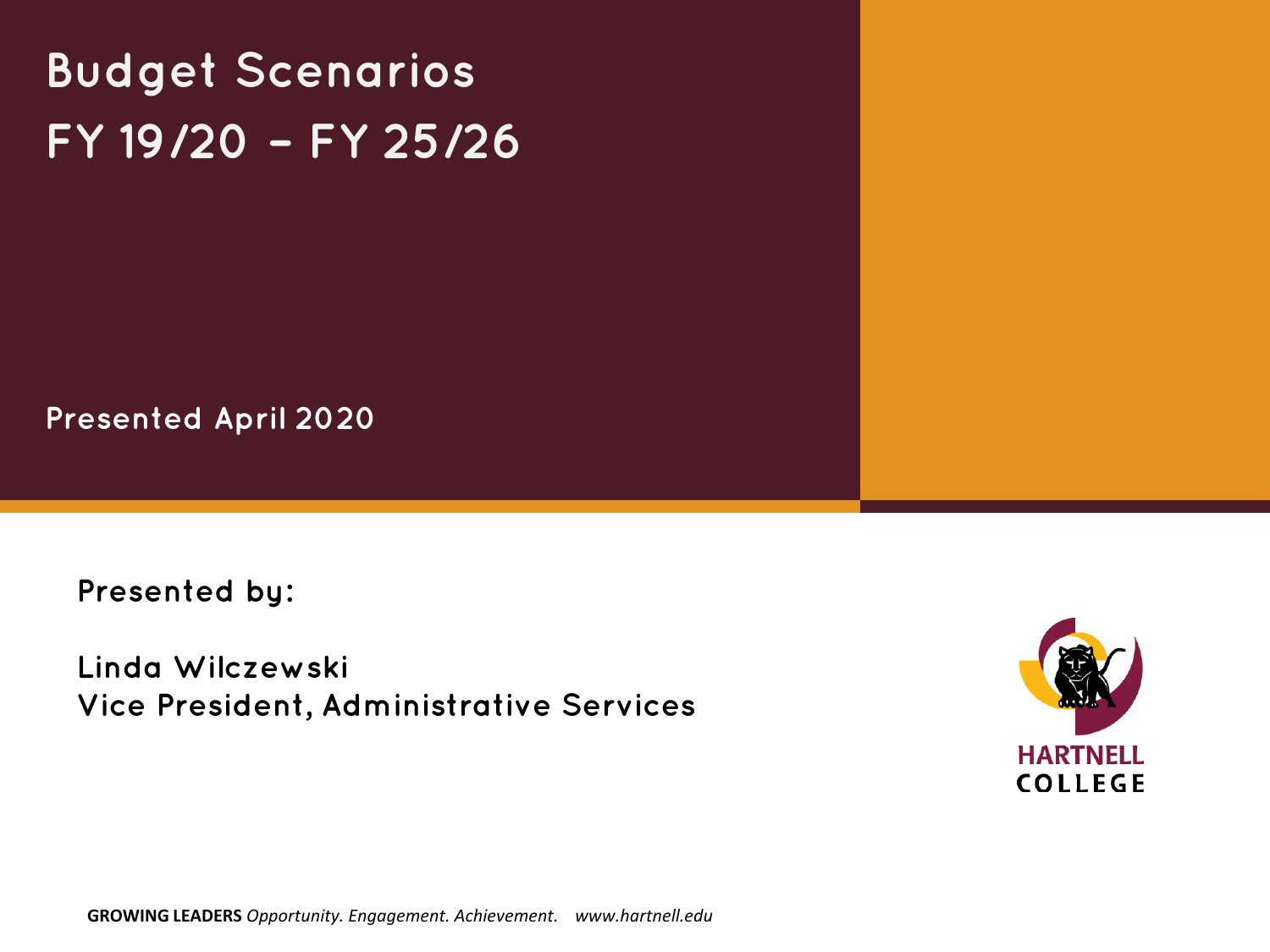

**HARTNELLCOLLEGE**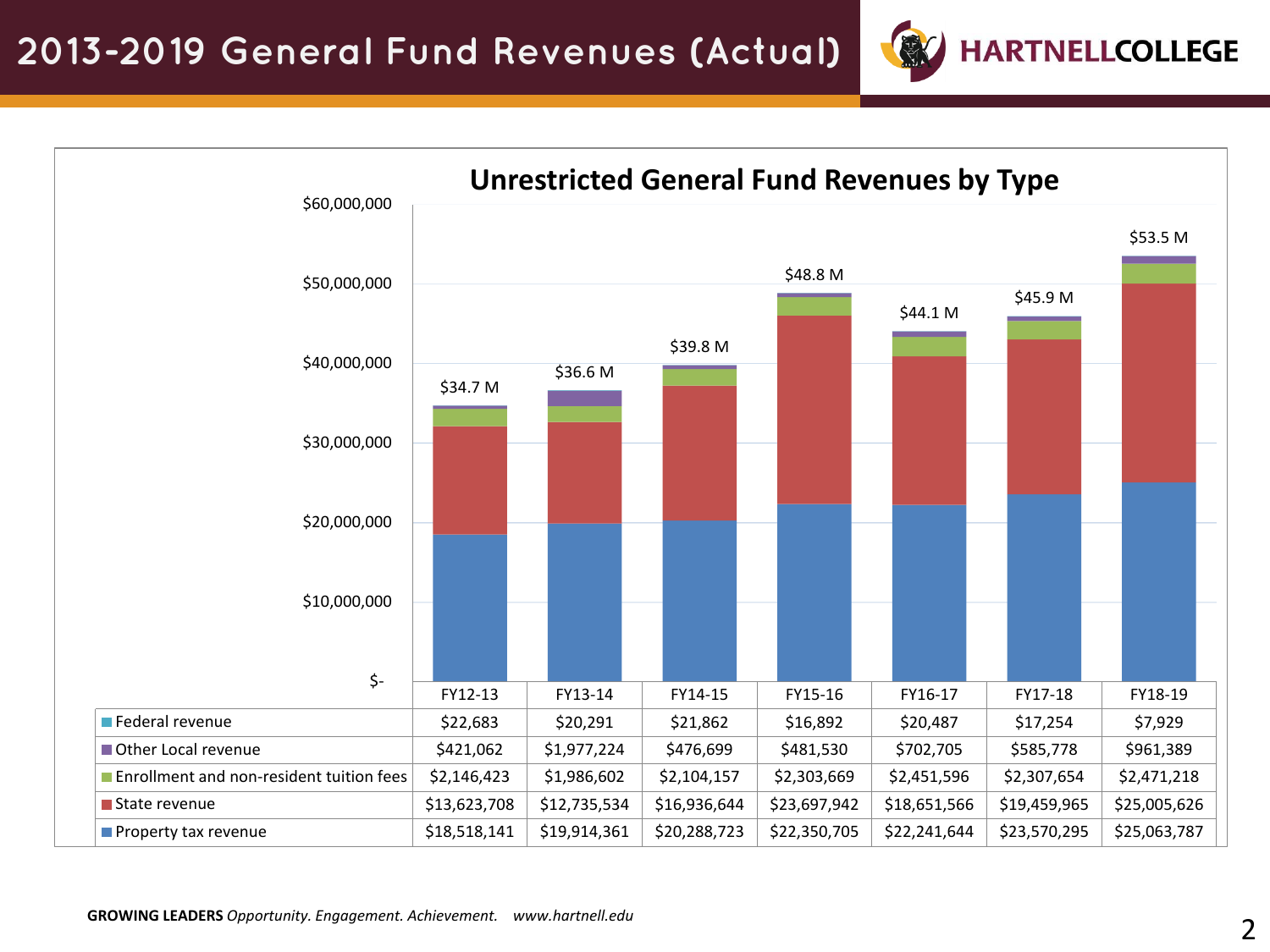



#### **Unrestricted General Fund Revenue Projections**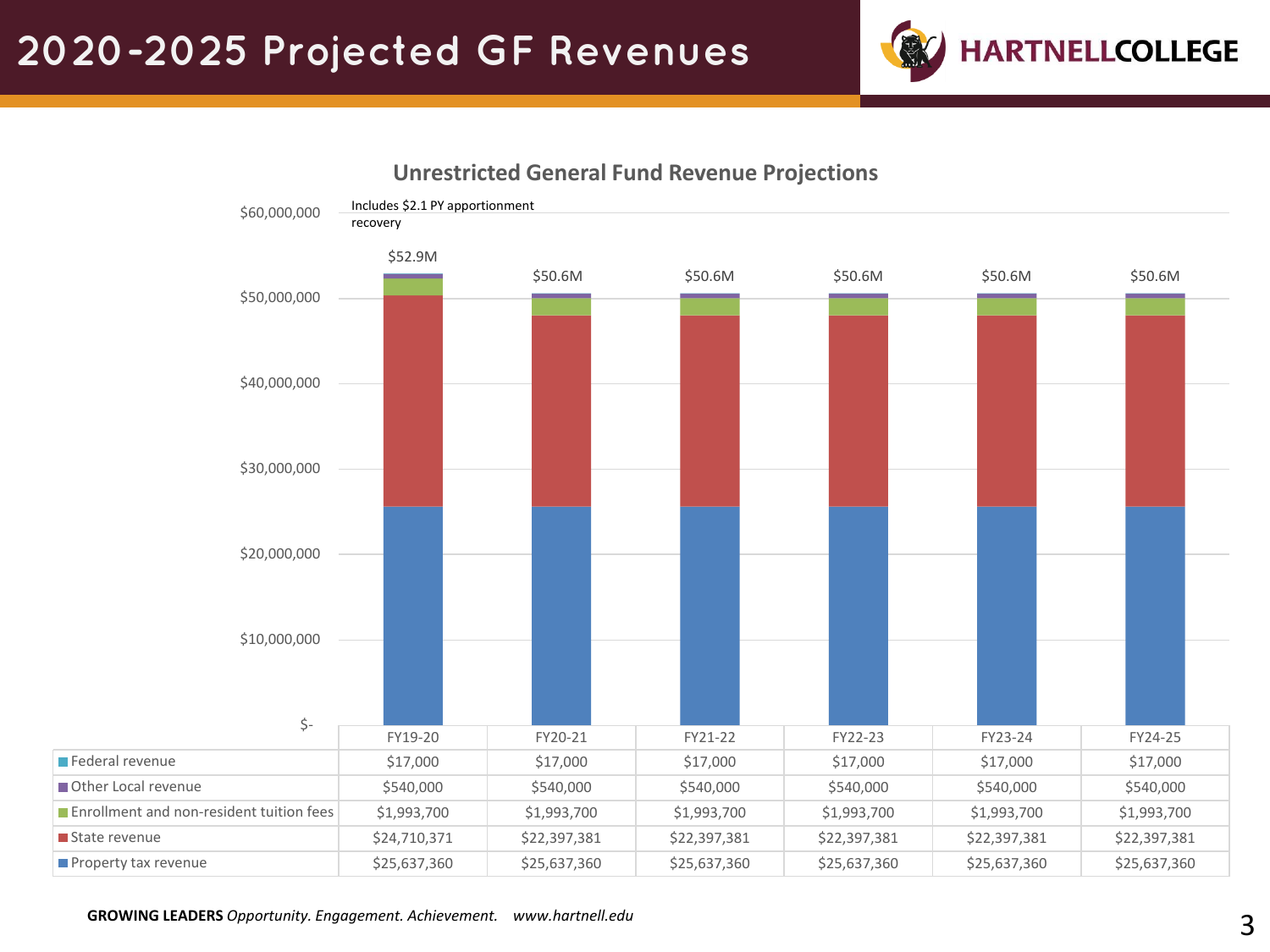

### **Total forecasted expenditures = \$51,797,674**

- Largest expenditure is personnel  $(284%)$
- Reductions in discretionary expenses (~16%) are a challenge

## **Facts to Remember**

- ─ COLAs compound year-over-year
- ─ Health & welfare increases **at least** 11% = \$623k per year Expect substantial increases in light of the costs of COVID-19 pandemic
- PERS & STRS rates continue to climb



■ Total personnel budget

**Total discretionary budget** 

*Salaries & Benefits = \$43.7 M*

*Discretionary budget = \$8.1 M or \$672k per month*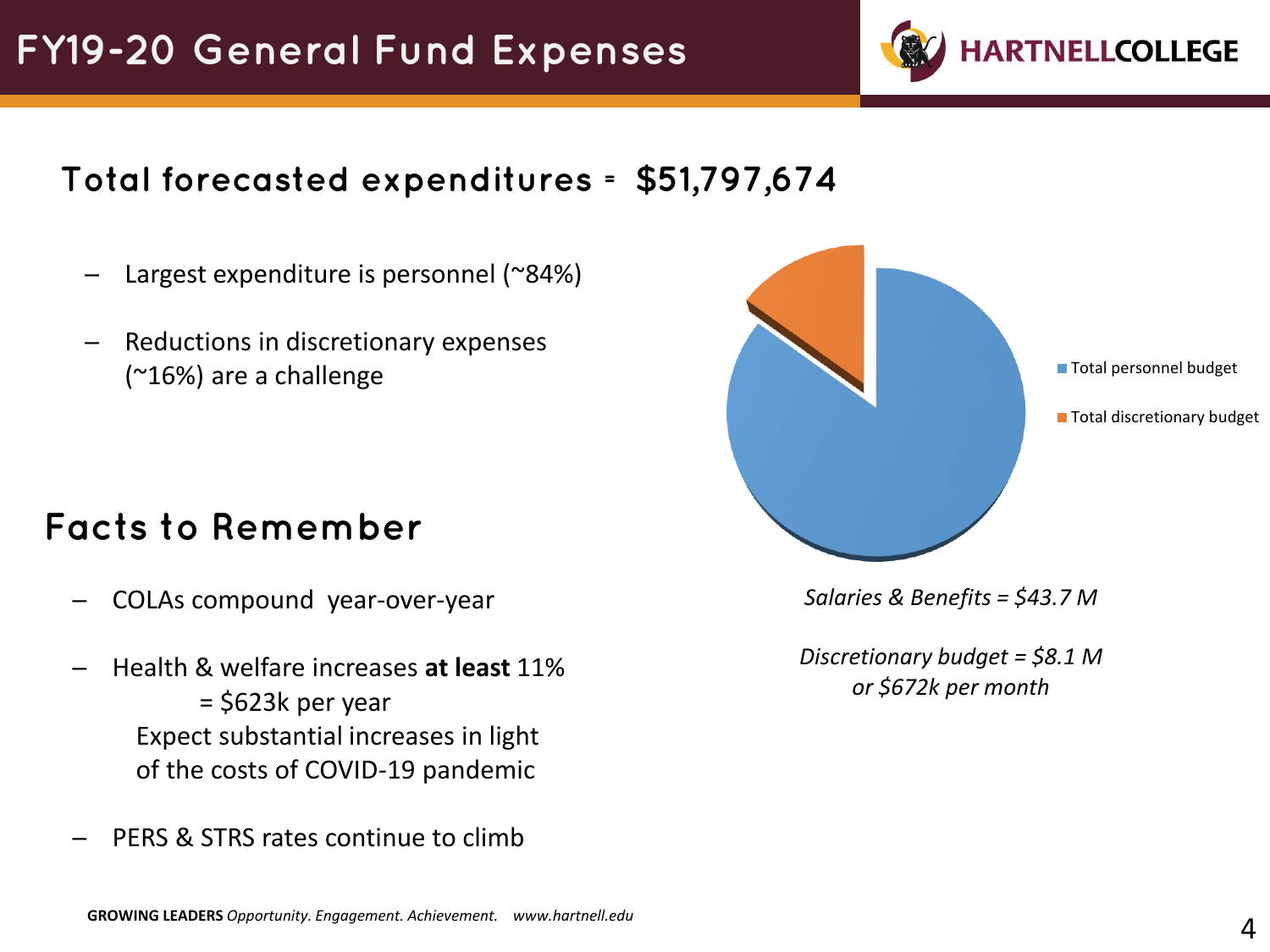

#### **Personnel Costs as % of Total Operations**

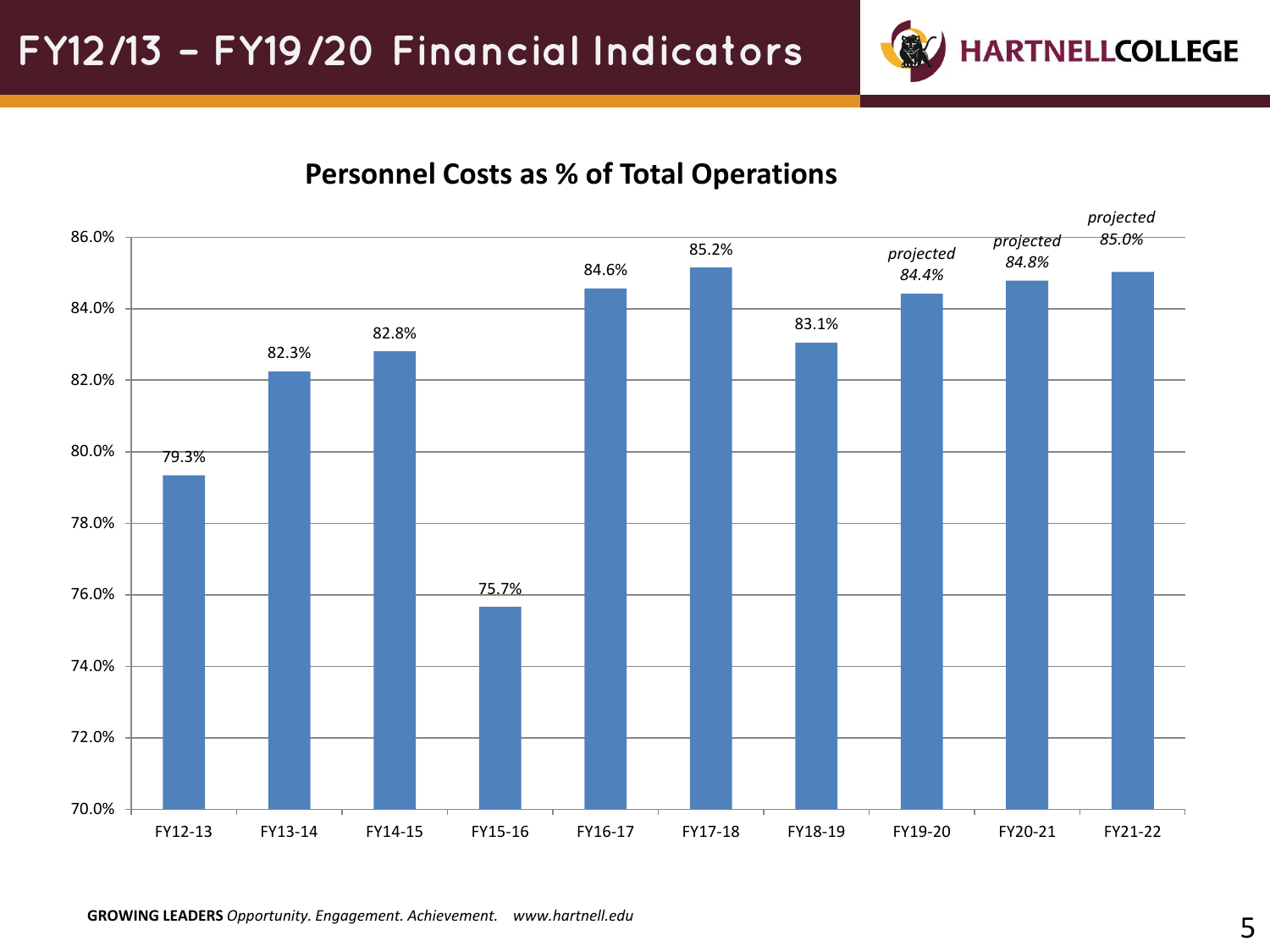

## **Student Success Goals:**

**1. Increase student completion** 



- **2. Increase student completion efficiency**
- **3. Increase student transfer to 4-year institutions**
- **4. Improve student employment subsequent to training or completion**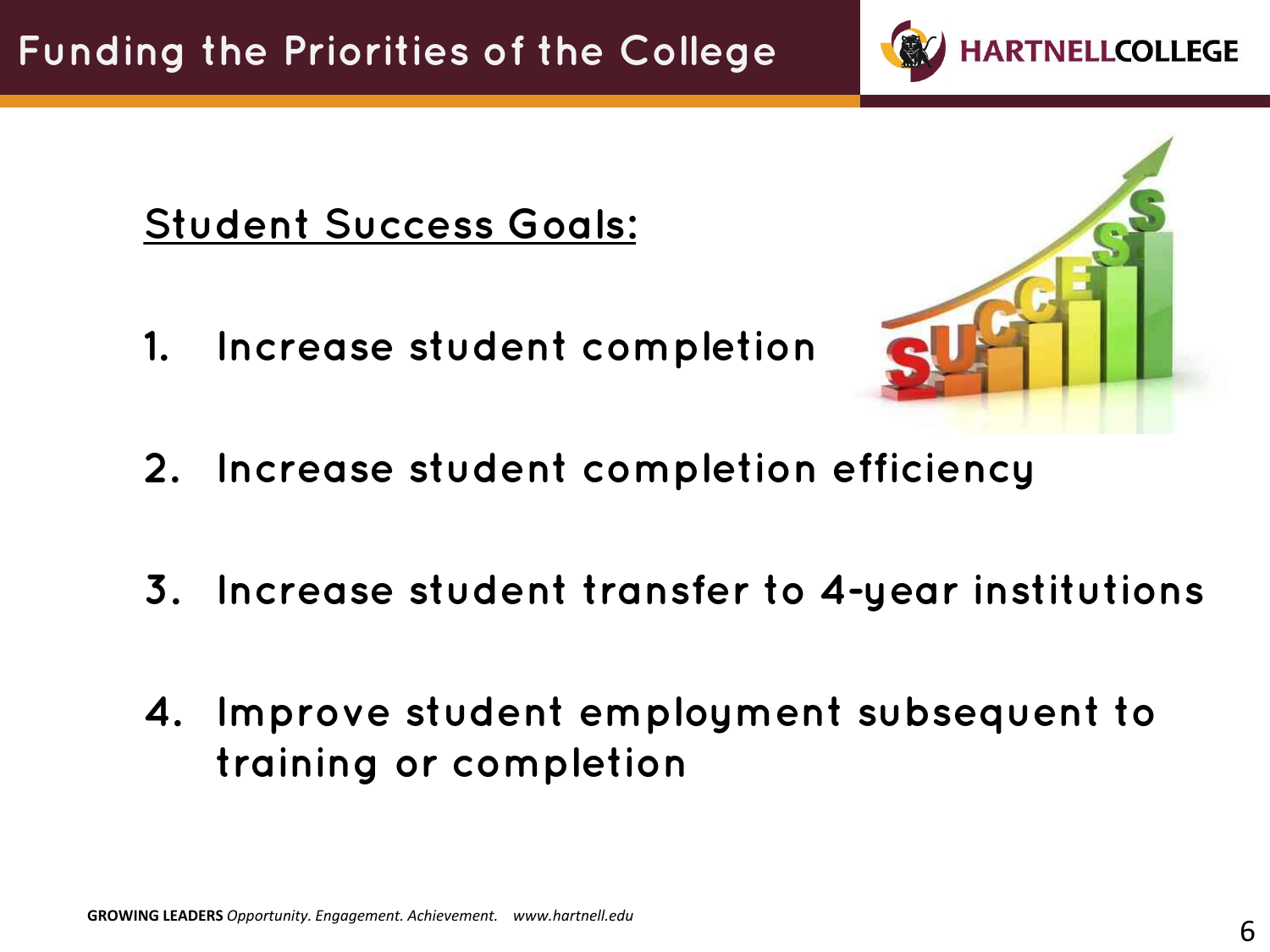# **Potential considerations/options**

- **Program viability –**
	- **Low productivity programs**
- **Service delivery efficiency –**
	- **College redesign**
- **Service agreements**
	- **Contract services**
	- **Maintenance agreements**
	- **Advertising**
- **Benefit costs**
- **Personnel costs, including natural attrition**



Image source: Serenity Packaging (2018)

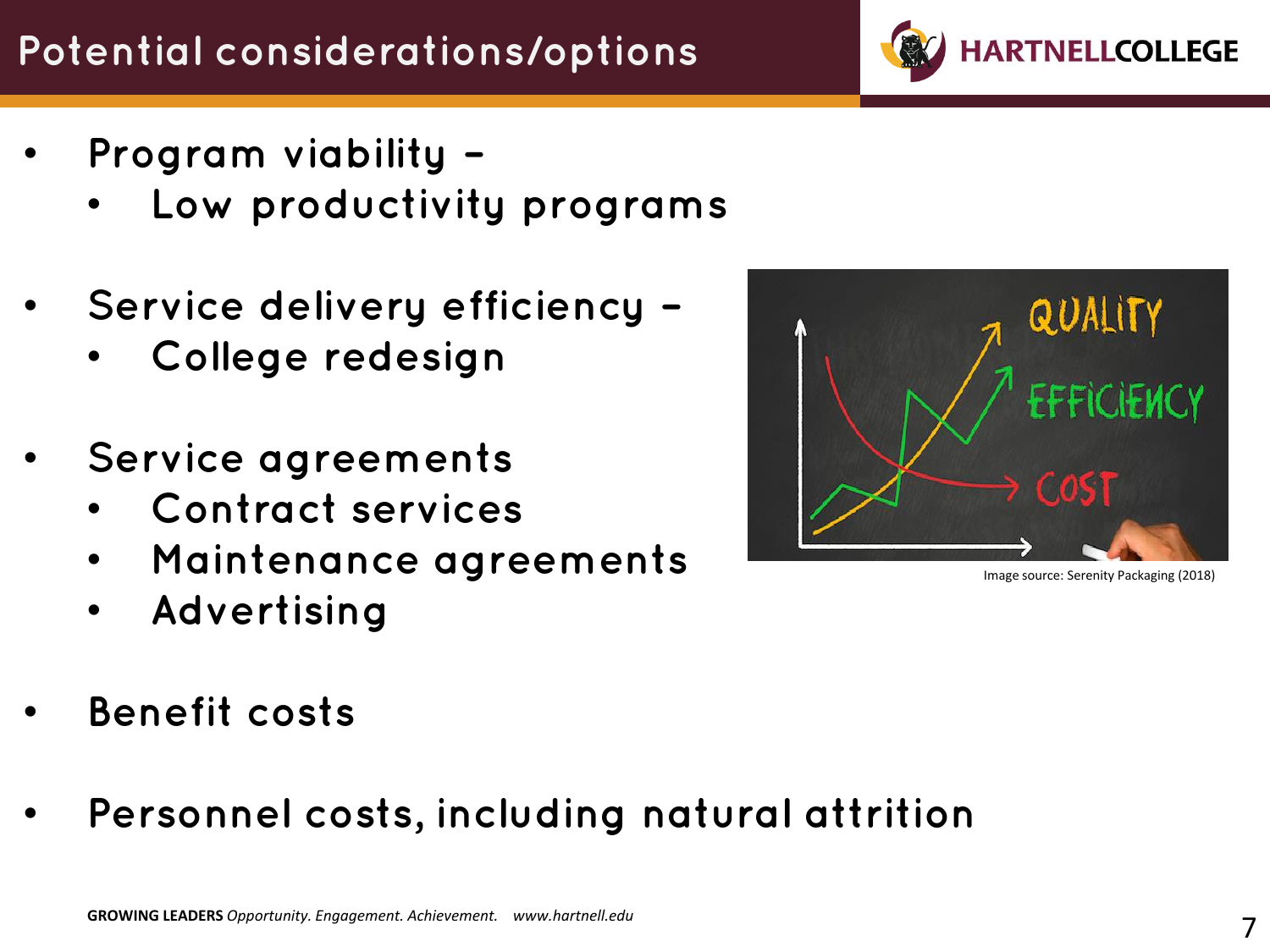**Revenues will likely not be flat, but significantly reduced, for the foreseeable future**

#### **Expenditures:**

**Salaries - Step & column = 2.5**% **on the average**

**COLA = FY19-20 5.0**% **FY20-21 2.0**% ?? **FY21-22 1.0**% ??

**No COLA assumption thereafter** %

**Pension Rates: FY19-20 FY20-21 FY21-22 FY22-23 FY23-24 FY24-25 FY25-26 STRS 18.13**% **19.10**% **19.33**% **19.56**% **19.79**% **20.00**% **20.25**% **PERS\* 19.72**% **22.70**% **24.60**% **25.40**% **26.10**% **26.30**% **26.20**% **\*not sustainable**

**Health & Welfare is anyone's guess – very conservatively FY20-21 projected increase 11**%**; increasing an additional 1**% **every year thereafter 20/21 = 11**%**, 21/22 = 12**%**, 22/23 = 13**%**, 23/24 = 14**%**, 24/25 = 15**%**, 25/26 = 16**%



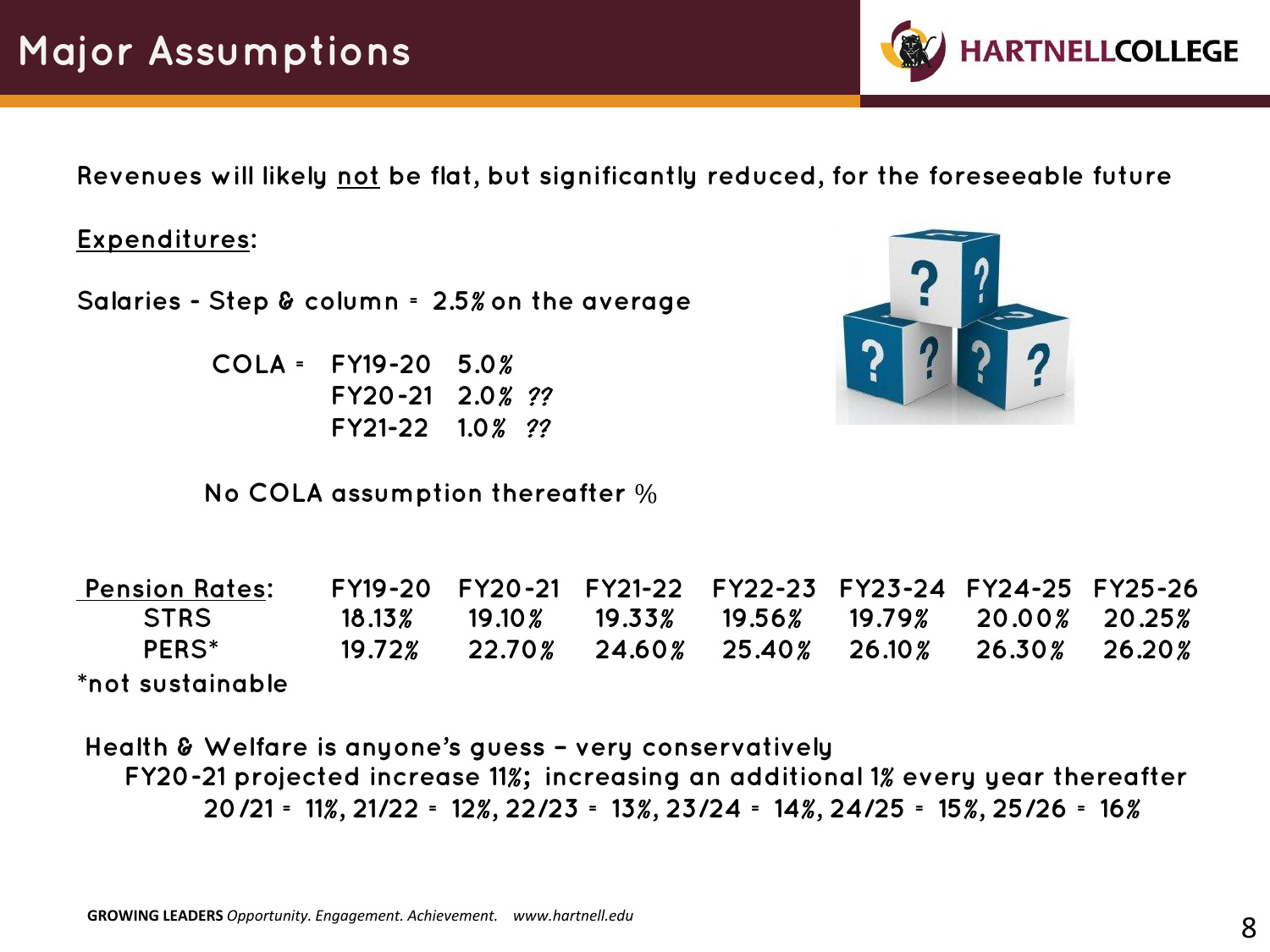

| <b>Assumptions - revenues flat, discretionary run rate 16%</b><br><b>Status Quo</b> |            |               |             |               |               |                |
|-------------------------------------------------------------------------------------|------------|---------------|-------------|---------------|---------------|----------------|
| Scenario A                                                                          | FY19-20    | FY20-21       | FY21-22     | FY22-23       | FY23-24       | FY24-25        |
| <b>Beginning Fund Balance</b>                                                       | 11,173,726 | 12,567,477    | 9,322,862   | 4,400,086     | (1,761,599)   | (9, 176, 327)  |
| Revenue                                                                             | 53,191,425 | 50,585,441    | 50,585,441  | 50,585,441    | 50,585,441    | 50,585,441     |
| Salaries & Wages                                                                    | 30,694,308 | 32,090,899    | 33,222,103  | 34,052,656    | 34,903,972    | 35,776,572     |
| H&W Benefits                                                                        | 13,035,545 | 13,550,319    | 13,974,444  | 14,258,125    | 14,533,307    | 14,741,133     |
| Discretionary                                                                       | 8,067,821  | 8,188,838     | 8,311,670   | 8,436,346     | 8,562,891     | 8,691,334      |
| <b>Total Expenses</b>                                                               | 51,797,674 | 53,830,056    | 55,508,218  | 56,747,126    | 58,000,170    | 59,209,039     |
| Surplus/(Deficit)                                                                   | 1,393,751  | (3, 244, 614) | (4,922,776) | (6, 161, 685) | (7, 414, 728) | (8,623,597)    |
| <b>Operating Reserve</b>                                                            | 24.26%     | 17.32%        | 7.93%       | $-3.10%$      | $-15.82%$     | $-30.06%$      |
| <b>Ending Fund Balance</b>                                                          | 12,567,477 | 9,322,862     | 4,400,086   | (1,761,599)   | (9, 176, 327) | (17, 799, 924) |

*UNSUSTAINABLE*

- **Increased operational costs: opening of new centers**
- **Implement strategic goals & priorities; advance the 2019-2024 strategic plan**
- **Uncertainty of revenues under SCFF; current economic uncertainty**
- **Potential depletion of reserves**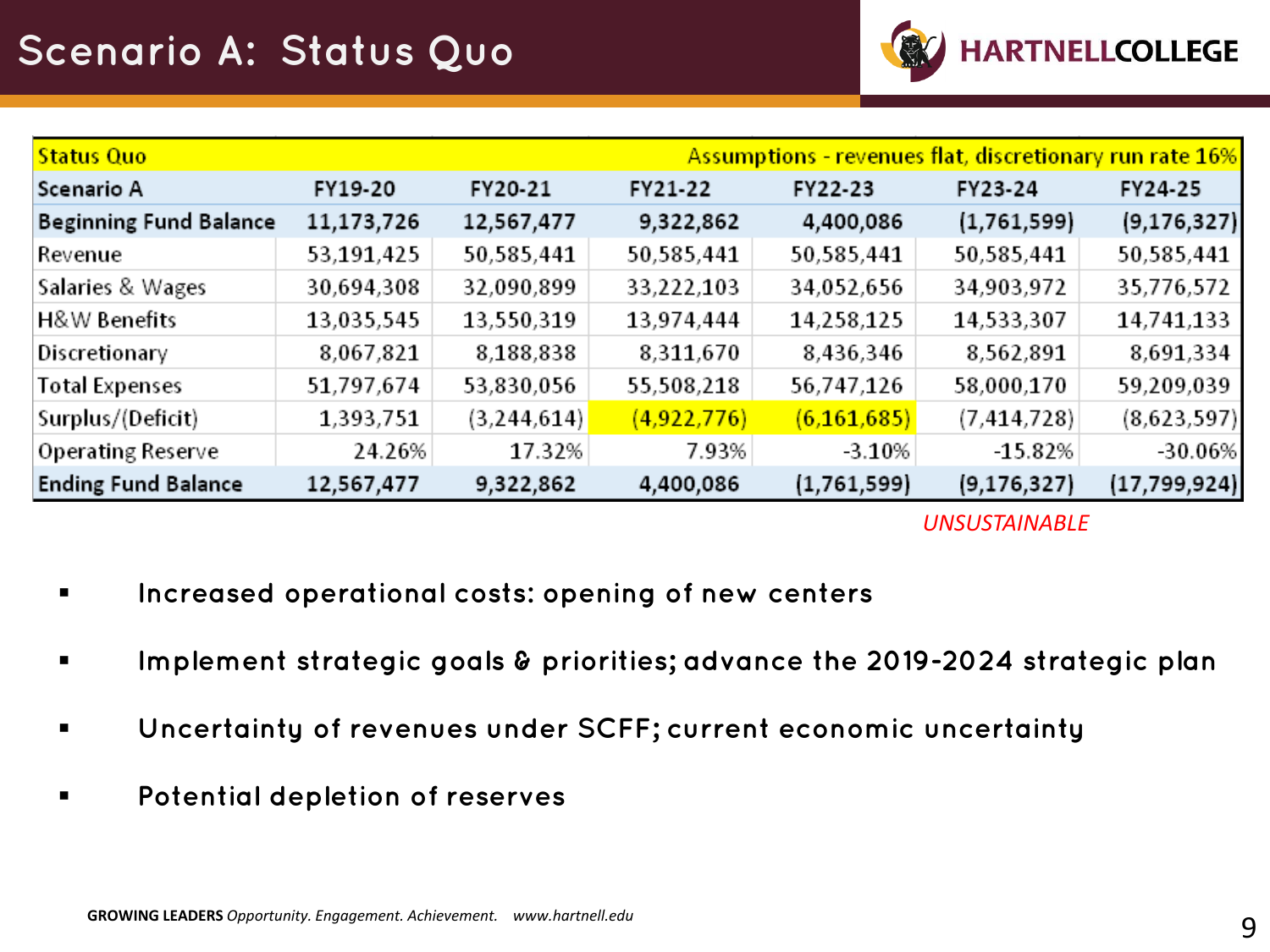

| <b>Balanced Budget in 3 years</b> |                | Year 1         | Year 2     | Year 3         | 2,053,895      | annual reduction |
|-----------------------------------|----------------|----------------|------------|----------------|----------------|------------------|
| Scenario B                        | <b>FY19-20</b> | <b>FY20-21</b> | FY21-22    | <b>FY22-23</b> | <b>FY23-24</b> | <b>FY24-25</b>   |
| <b>Beginning Fund Balance</b>     | 11,173,726     | 12,567,477     | 11,376,757 | 10,561,771     | 10,561,771     | 10,561,771       |
| Revenue                           | 53,191,425     | 50,585,441     | 50,585,441 | 50,585,441     | 50,585,441     | 50,585,441       |
| <b>Total Expenses</b>             | 51,797,674     | 51,776,161     | 51,400,428 | 50,585,441     | 50,585,442     | 50,585,442       |
| Surplus/(Deficit)                 | 1,393,751      | (1, 190, 719)  | (814, 986) |                | (0)            | (0)              |
| <b>Operating Reserve</b>          | 24.26%         | 21.97%         | 20.55%     | 20.88%         | 20.88%         | 20.88%           |
| <b>Ending Fund Balance</b>        | 12,567,477     | 11,376,757     | 10,561,771 | 10,561,771     | 10,561,771     | 10,561,771       |

- **Reduce current operations by \$2.0 mil per year**
- **Strategically reduce programs to better meet demand**
- **Reduce staffing, including attrition**
- **Implement strategic goals & priorities; advance the 2019-2024 strategic plan**
- **Balanced budget in 3 years**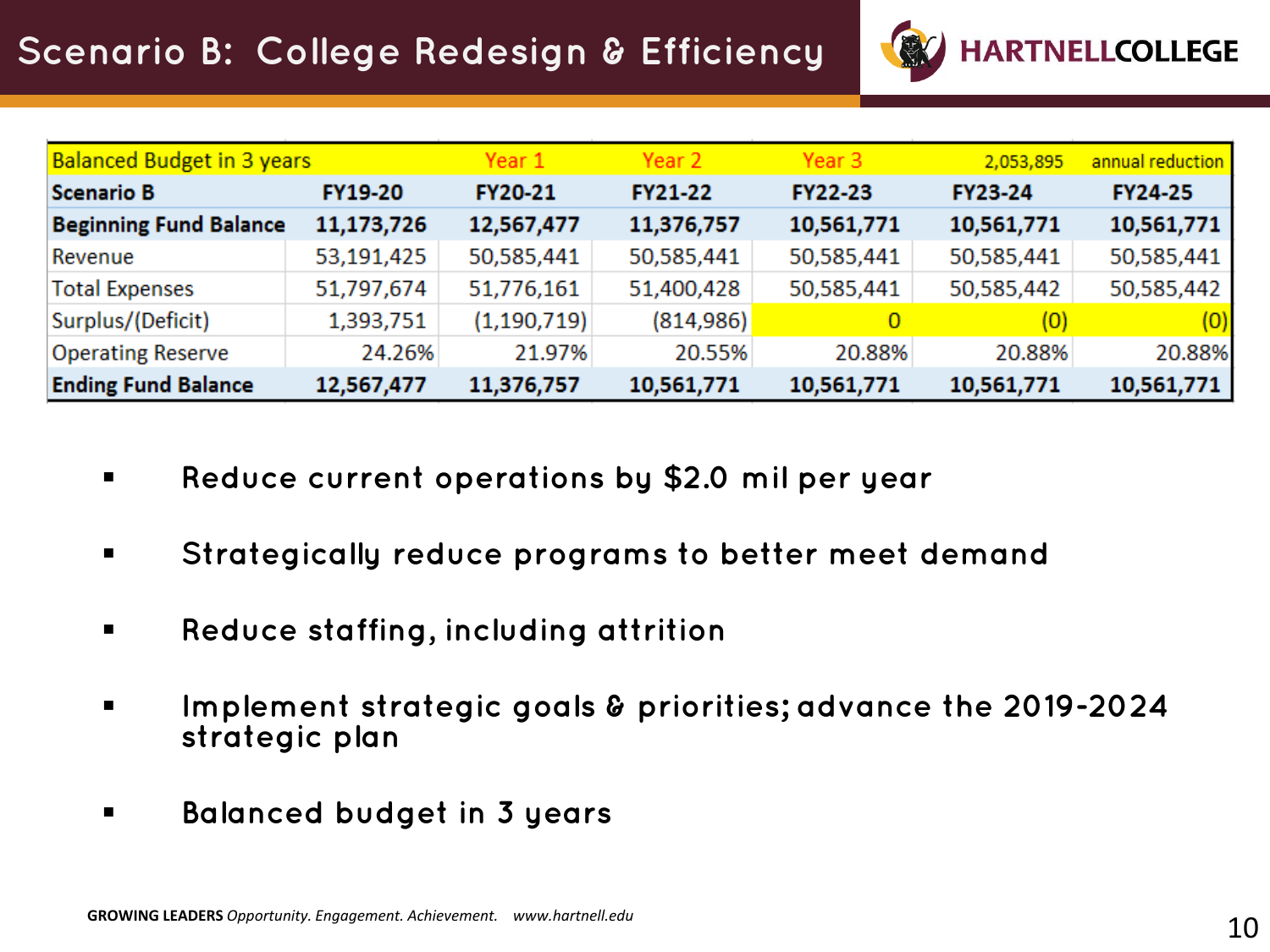

| <b>Balanced Budget in 2 years</b> |                | Year 1         | Year 2         |                | 2,461,388      | annual reduction |
|-----------------------------------|----------------|----------------|----------------|----------------|----------------|------------------|
| Scenario C                        | <b>FY19-20</b> | <b>FY20-21</b> | <b>FY21-22</b> | <b>FY22-23</b> | <b>FY23-24</b> | <b>FY24-25</b>   |
| <b>Beginning Fund Balance</b>     | 11,173,726     | 12,567,477     | 11,784,250     | 11,784,250     | 11,784,250     | 11,784,250       |
| Revenue                           | 53,191,425     | 50,585,441     | 50,585,441     | 50,585,441     | 50,585,441     | 50,585,441       |
| <b>Total Expenses</b>             | 51,797,674     | 51,368,668     | 50,585,442     | 50,585,441     | 50,585,442     | 50,585,442       |
| Surplus/(Deficit)                 | 1,393,751      | (783, 226)     | (0)            |                | (0)            | (0)              |
| <b>Operating Reserve</b>          | 24.26%         | 22.94%         | 23.30%         | 23.30%         | 23.30%         | 23.30%           |
| <b>Ending Fund Balance</b>        | 12,567,477     | 11,784,250     | 11,784,250     | 11,784,250     | 11,784,250     | 11,784,250       |

- **Reduce current operations by \$2.5 mil per year**
- **Strategically eliminate programs to better meet demand**
- **Significantly reduce infrastructure/staffing**
- **Ensure future financial stability and ability to grow**
- **Balanced budget in 2 years**